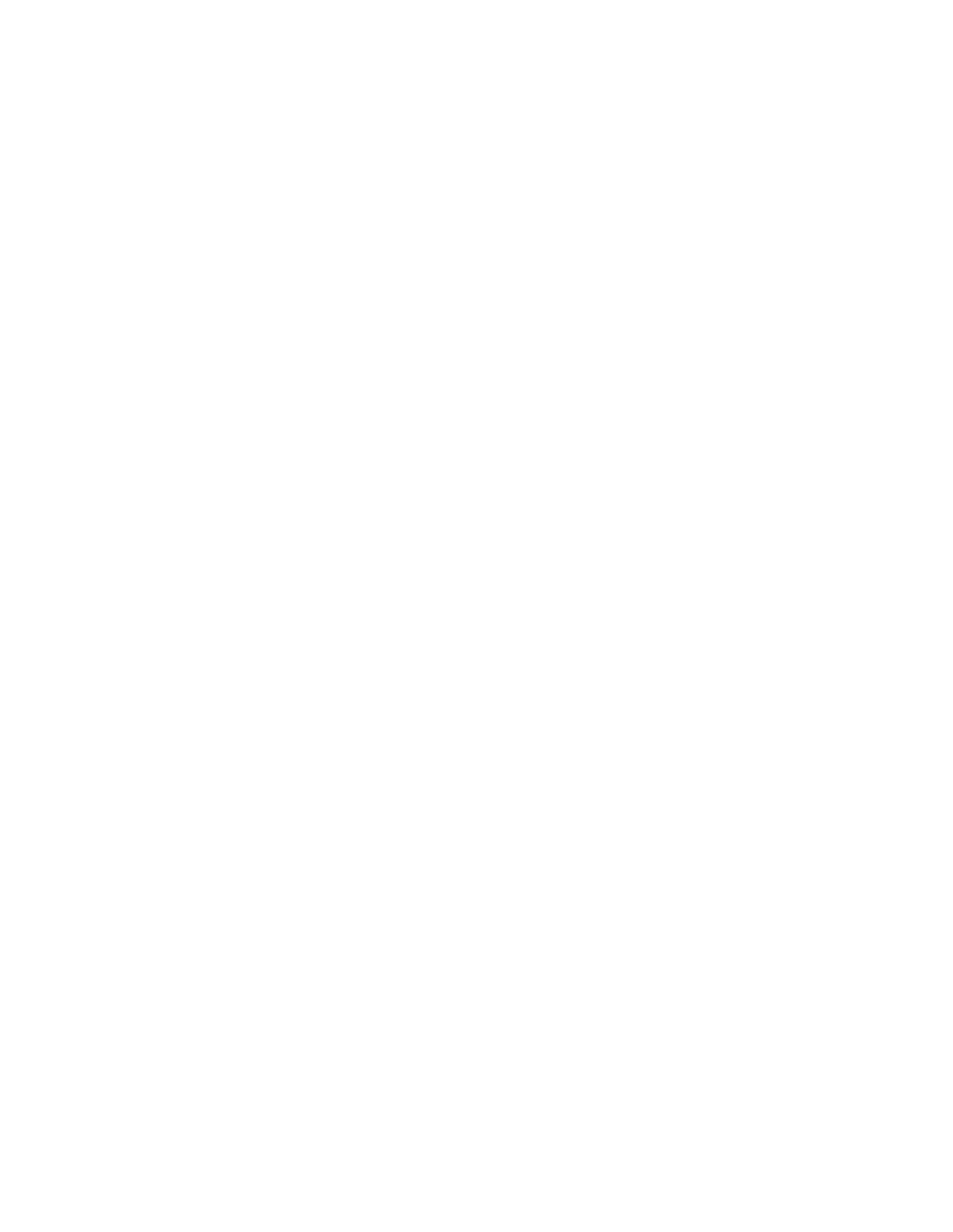| $ERO$ COLLEC           |                                                                                                                                                                                                                                                                                                                                                                                                                                                                                              | <b>Federal Direct Stafford Loan Acceptance Form</b>                     |                                                          |              |                          |    |                                             |                        |  | 719-384-6834 | Office of Financial Aid<br>1802 Colorado Ave.<br>La Junta, CO 81050<br>financialaid@ojc.edu |
|------------------------|----------------------------------------------------------------------------------------------------------------------------------------------------------------------------------------------------------------------------------------------------------------------------------------------------------------------------------------------------------------------------------------------------------------------------------------------------------------------------------------------|-------------------------------------------------------------------------|----------------------------------------------------------|--------------|--------------------------|----|---------------------------------------------|------------------------|--|--------------|---------------------------------------------------------------------------------------------|
| Social Security Number |                                                                                                                                                                                                                                                                                                                                                                                                                                                                                              |                                                                         |                                                          |              | <b>Student ID Number</b> |    |                                             | Date of Birth          |  |              |                                                                                             |
| <b>Name:</b>           |                                                                                                                                                                                                                                                                                                                                                                                                                                                                                              |                                                                         |                                                          |              |                          |    |                                             | Phone $#$ ( )          |  |              |                                                                                             |
|                        | Last                                                                                                                                                                                                                                                                                                                                                                                                                                                                                         |                                                                         |                                                          | <b>First</b> |                          |    |                                             |                        |  |              |                                                                                             |
|                        | Please allow at least two weeks for this loan request to be processed. If any part of this form is incomplete,<br>processing will be delayed. In addition, this form must be submitted no later than 6 weeks prior to the end of<br>the semester for which you are requesting funds. OJC reserves the right to reduce or deny this loan request<br>due to overall loan debt, debt to income ration, lack of transfer credits, deficient GPA, enrollment or<br>unsuccessful academic history. |                                                                         |                                                          |              |                          |    |                                             |                        |  |              |                                                                                             |
|                        | 1. Please check the type of loan(s) you are requesting:                                                                                                                                                                                                                                                                                                                                                                                                                                      |                                                                         |                                                          |              |                          |    |                                             |                        |  |              |                                                                                             |
|                        | (you may request Subsidized and/or Unsubsidized)                                                                                                                                                                                                                                                                                                                                                                                                                                             |                                                                         |                                                          |              |                          |    | <b>Subsidized</b>                           | <b>Unsubsidized</b>    |  |              |                                                                                             |
|                        |                                                                                                                                                                                                                                                                                                                                                                                                                                                                                              |                                                                         |                                                          |              |                          |    |                                             |                        |  |              |                                                                                             |
|                        | 2. Please indicate the total amount you wish to apply for:                                                                                                                                                                                                                                                                                                                                                                                                                                   |                                                                         |                                                          |              |                          | \$ |                                             | .00                    |  |              |                                                                                             |
|                        |                                                                                                                                                                                                                                                                                                                                                                                                                                                                                              | <b>Maximum Amounts:</b>                                                 |                                                          |              |                          |    | \$3500 Freshman (0-29 earned credit hours). |                        |  |              |                                                                                             |
|                        |                                                                                                                                                                                                                                                                                                                                                                                                                                                                                              |                                                                         |                                                          |              |                          |    | \$4500 Sophomore (30+ earned credit hours). |                        |  |              |                                                                                             |
|                        |                                                                                                                                                                                                                                                                                                                                                                                                                                                                                              | <b>Additional Amounts:</b>                                              |                                                          |              |                          |    | \$2000 additional for Dependent student     |                        |  |              |                                                                                             |
|                        |                                                                                                                                                                                                                                                                                                                                                                                                                                                                                              |                                                                         |                                                          |              |                          |    | \$6000 additional for Independent student   |                        |  |              |                                                                                             |
|                        |                                                                                                                                                                                                                                                                                                                                                                                                                                                                                              |                                                                         |                                                          |              |                          |    |                                             |                        |  |              |                                                                                             |
|                        | 3. Please check the period of attendance (only one) for which the loan is needed:                                                                                                                                                                                                                                                                                                                                                                                                            |                                                                         |                                                          |              |                          |    |                                             |                        |  |              |                                                                                             |
|                        |                                                                                                                                                                                                                                                                                                                                                                                                                                                                                              |                                                                         | <b>Fall/Spring</b>                                       | Spring Only  |                          |    | Spring/Summer                               |                        |  |              |                                                                                             |
|                        |                                                                                                                                                                                                                                                                                                                                                                                                                                                                                              |                                                                         |                                                          |              |                          |    |                                             |                        |  |              |                                                                                             |
|                        | 4. What is your educational/career goal (when your education is completed)?                                                                                                                                                                                                                                                                                                                                                                                                                  |                                                                         |                                                          |              |                          |    |                                             |                        |  |              |                                                                                             |
|                        |                                                                                                                                                                                                                                                                                                                                                                                                                                                                                              |                                                                         |                                                          |              |                          |    |                                             |                        |  |              |                                                                                             |
|                        | Degree                                                                                                                                                                                                                                                                                                                                                                                                                                                                                       |                                                                         |                                                          | Career       |                          |    |                                             | <b>Graduation Date</b> |  |              |                                                                                             |
|                        |                                                                                                                                                                                                                                                                                                                                                                                                                                                                                              | In order to receive a loan, you must agree to the following conditions: |                                                          |              |                          |    |                                             |                        |  |              |                                                                                             |
| 1.                     | By signing this form I understand that my full loan request may not be approved.                                                                                                                                                                                                                                                                                                                                                                                                             |                                                                         |                                                          |              |                          |    |                                             |                        |  |              |                                                                                             |
| 2.                     | I have read and understand the Financial Aid Handbook.                                                                                                                                                                                                                                                                                                                                                                                                                                       |                                                                         |                                                          |              |                          |    |                                             |                        |  |              |                                                                                             |
| З.                     | I understand that my financial aid file must be complete before my loan is processed.                                                                                                                                                                                                                                                                                                                                                                                                        |                                                                         |                                                          |              |                          |    |                                             |                        |  |              |                                                                                             |
| 4.                     | I understand that I must be in an approved degree or certificate program.                                                                                                                                                                                                                                                                                                                                                                                                                    |                                                                         |                                                          |              |                          |    |                                             |                        |  |              |                                                                                             |
| 5.                     | I understand that I must be making satisfactory academic progress.                                                                                                                                                                                                                                                                                                                                                                                                                           |                                                                         |                                                          |              |                          |    |                                             |                        |  |              |                                                                                             |
| 6.<br>7.               | I understand that my address must be current with OJC. Bad addresses may delay my refund.<br>I understand that I must maintain at least a half-time (6 credit hours) enrollment status in order to receive and keep my                                                                                                                                                                                                                                                                       |                                                                         |                                                          |              |                          |    |                                             |                        |  |              |                                                                                             |
|                        | student loan each semester.                                                                                                                                                                                                                                                                                                                                                                                                                                                                  |                                                                         |                                                          |              |                          |    |                                             |                        |  |              |                                                                                             |
| 8.                     | I understand that if I fail or withdraw from all or part of my classes, I may be asked to return all or part of my loan.                                                                                                                                                                                                                                                                                                                                                                     |                                                                         |                                                          |              |                          |    |                                             |                        |  |              |                                                                                             |
| 9.                     | I understand that my school balance will be paid for first, and then I will be sent any remaining funds via HigherOne.                                                                                                                                                                                                                                                                                                                                                                       |                                                                         |                                                          |              |                          |    |                                             |                        |  |              |                                                                                             |
|                        | 10. I understand that the total loan amount awarded will be split evenly, in 2 disbursements, throughout the loan period.                                                                                                                                                                                                                                                                                                                                                                    |                                                                         |                                                          |              |                          |    |                                             |                        |  |              |                                                                                             |
|                        | If I feel that I have special circumstances, such as completing my program of study in one semester, I may schedule an<br>appointment with my financial aid advisor to discuss my situation. I understand that under no circumstances will more                                                                                                                                                                                                                                              |                                                                         |                                                          |              |                          |    |                                             |                        |  |              |                                                                                             |
|                        | than 50% of my student loan eligibility be disbursed at one time unless it is past the second or subsequent disbursement                                                                                                                                                                                                                                                                                                                                                                     |                                                                         |                                                          |              |                          |    |                                             |                        |  |              |                                                                                             |
|                        | date. I also understand that student loans will not disburse until after 30 days of class each semester.                                                                                                                                                                                                                                                                                                                                                                                     |                                                                         |                                                          |              |                          |    |                                             |                        |  |              |                                                                                             |
|                        | 11. I understand that by signing below I am acknowledging that I have read and understand the above conditions.                                                                                                                                                                                                                                                                                                                                                                              |                                                                         |                                                          |              |                          |    |                                             |                        |  |              |                                                                                             |
|                        |                                                                                                                                                                                                                                                                                                                                                                                                                                                                                              | You must complete a Master Promissory Note and Entrance Counseling      |                                                          |              |                          |    |                                             |                        |  |              |                                                                                             |
|                        |                                                                                                                                                                                                                                                                                                                                                                                                                                                                                              |                                                                         | (if you have not already done so) at: www.studentaid.gov |              |                          |    |                                             |                        |  |              |                                                                                             |
|                        |                                                                                                                                                                                                                                                                                                                                                                                                                                                                                              |                                                                         |                                                          |              |                          |    |                                             |                        |  |              |                                                                                             |
|                        |                                                                                                                                                                                                                                                                                                                                                                                                                                                                                              |                                                                         |                                                          |              |                          |    |                                             |                        |  |              |                                                                                             |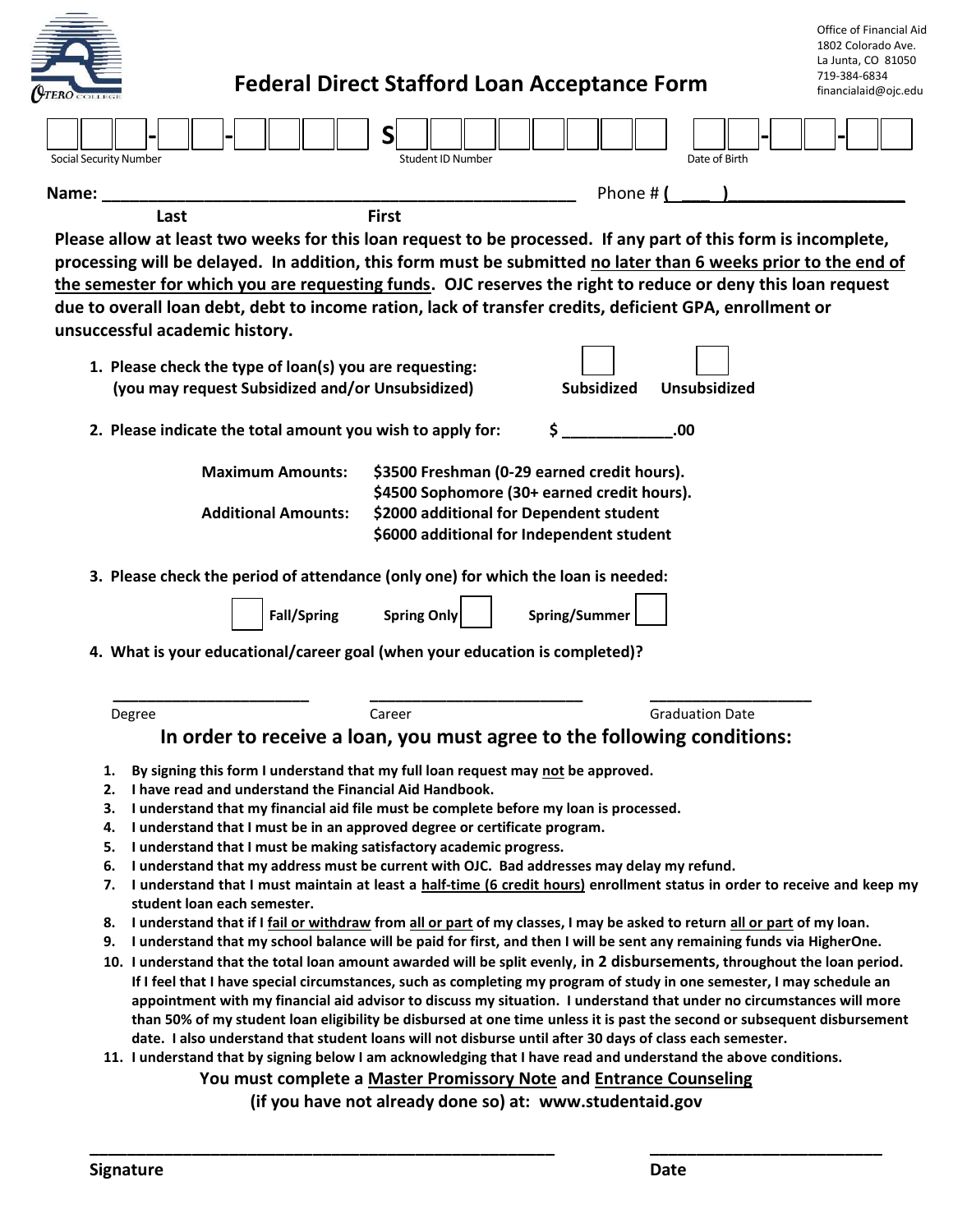## **Loan Review for all borrowers of Direct Student Loans**

#### **Repayment**

Your loan servicer will provide information about repayment and will notify you of the date loan repayment begins. It is very important that you make your full loan payment on time either monthly (which is usually when you'll pay) or according to your repayment schedule. If you don't, you could end up in default, which has serious consequences. Student loans are **real** loans—just as real as car loans or mortgages. **You have to pay back your student loans.** 

#### **Default**

If you default, it means you failed to make payments on your student loan according to the terms of your promissory note, the binding legal document you signed at the time you took out your loan. In other words, you failed to make your loan payments as scheduled. Your school, the financial institution that made or owns your loan, your loan guarantor, and the federal government all can take action to recover the money you owe. Here are some consequences of default:

National credit bureaus can be notified of your default, which will harm your credit rating, making it hard to buy a car or a house.

You will be ineligible for additional federal student aid if you decide to return to school.

Loan payments can be deducted from your paycheck.

State and federal income tax refunds can be withheld and applied toward the amount you owe.

You will have to pay late fees and collection costs on top of what you already owe.

You can be sued.

#### **Repayment Plans**

When it comes time to start repaying your student loan(s), you can select a repayment plan that's right for your financial situation. Generally, you'll have from 10 to 25 years to repay your loan, depending on which repayment plan you choose.

#### **Standard Repayment**

With the standard plan, you'll pay a fixed amount each month until your loans are paid in full. Your monthly payments will be at least \$50, and you'll have up to 10 years to repay your loans.

Your monthly payment under the standard plan may be higher than it would be under the other plans because your loans will be repaid in the shortest time. For that reason, having a 10-year limit on repayment, you may pay the least interest.

#### **Extended Repayment**

Under the extended plan, you'll pay a fixed annual or graduated repayment amount over a period not to exceed 25 years. As a Direct Loan borrower, you must have more than \$30,000 in outstanding Direct Loans. This means, for example, that if you have \$35,000 in outstanding FFEL Program loans and \$10,000 in outstanding Direct Loans, you can choose the extended repayment plan for your FFEL Program loans, but not for your Direct Loans. Your fixed monthly payment is lower than it would be under the Standard Plan, but you'll ultimately pay more for your loan because of the interest that accumulates during the longer repayment period.

This is a good plan if you will need to make smaller monthly payments. Because the repayment period will be 25 years, your monthly payments will be less than with the standard plan. However, you may pay more in interest because you're taking longer to repay the loans. Remember that the longer your loans are in repayment, the more interest you will pay.

#### **Graduated Repayment**

With this plan, your payments start out low and increase every two years. The length of your repayment period will be up to ten years. If you expect your income to increase steadily over time, this plan may be right for you. Your monthly payment will never be less than the amount of interest that accrues between payments. Although your monthly payment will gradually increase, no single payment under this plan will be more than three times greater than any other payment

#### **Income Based Repayment (IBR) – Effective July 1, 2009**

Income Based Repayment is a new repayment plan for the major types of federal loans made to students. Under IBR, the required monthly payment is capped at an amount that is intended to be affordable based on income and family size. You are eligible for IBR if the monthly repayment amount under IBR will be less than the monthly amount calculated under a 10-year standard repayment plan. If you repay under the IBR plan for 25 years and meet other requirements you may have any remaining balance of your loan(s) cancelled. Additionally, if you work in public service and have reduced loan payments through IBR, the remaining balance after ten years in a public service job could be cancelled.

#### **Income Contingent Repayment (ICR) (Direct Loans Only)**

This plan gives you the flexibility to meet your Direct Loan obligations without causing undue financial hardship. Each year, your monthly payments will be calculated on the basis of your adjusted gross income (AGI, plus your spouse's income if you're married), family size, and the total amount of your Direct Loans. Under the ICR plan you will pay each month the lesser of:

1. The amount you would pay if you repaid your loan in 12 years multiplied by an income percentage factor that varies with your annual income, or

2. 20 percent of your monthly discretionary income.

If your payments are not large enough to cover the interest that has accumulated on your loans, the unpaid amount will be capitalized once each year. However, capitalization will not exceed 10 percent of the original amount you owed when you entered repayment. Interest will continue to accumulate but will no longer be capitalized (added to the loan principal).

The maximum repayment period is 25 years. If you haven't fully repaid your loans after 25 years (time spent in deferment or forbearance does not count) under this plan, the unpaid portion will be discharged. You may, however, have to pay taxes on the amount that is discharged.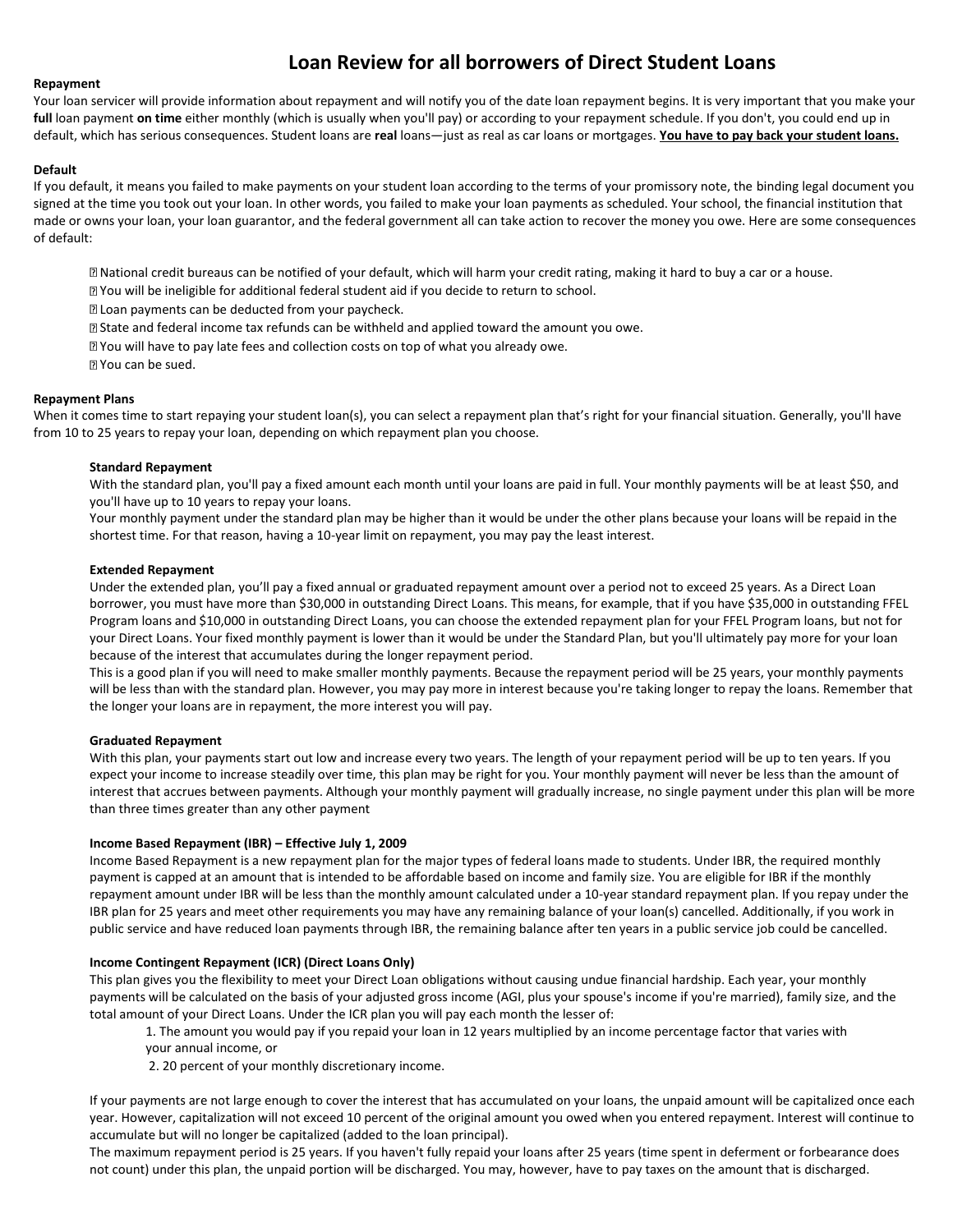# **Loan Repayment Information**

| My Current Loan Debt Is<br>Look up your current loan debt at www.nslds.ed.gov<br>using your FSA username and password |  |
|-----------------------------------------------------------------------------------------------------------------------|--|
| How much more I will need to borrow to<br>accomplish my Educational/Career Goal?                                      |  |
| My Total Expected Loan Debt When finished:                                                                            |  |

Please use below chart to determine what your estimated monthly student loan payment will be. \$\_\_\_\_\_\_\_\_\_\_\_\_\_\_\_

| <b>Total loan debt</b> | <b>Number of months</b> | <b>Total Monthly</b><br><b>Payment</b> | <b>Total Interest</b><br>(6.8%) | <b>Total Payment</b><br>(Interest + Principal) |
|------------------------|-------------------------|----------------------------------------|---------------------------------|------------------------------------------------|
| \$3,500.00             | 90                      | <u>\$50.00</u>                         | \$970.00                        | \$4,471.02                                     |
| \$4,500.00             | 120                     | \$51.79                                | \$1,714.80                      | \$6,214.80                                     |
| \$9,500.00             | 120                     | <u>\$109.33</u>                        | \$3,619.60                      | \$13,119.60                                    |
| \$13,000.00            | 120                     | <u>\$149.60</u>                        | \$4,952.00                      | \$17,952.00                                    |
| \$15,000.00            | 120                     | \$172.62                               | \$5,714.40                      | \$20,714.40                                    |
| \$17,500.00            | 120                     | \$201.39                               | \$6,666.80                      | \$24,166.80                                    |
| \$20,000.00            | 120                     | \$230.16                               | \$7,619.20                      | \$27,619.20                                    |
| \$22,500.00            | 120                     | \$258.93                               | \$8,571.60                      | \$31,071.60                                    |
| \$25,000.00            | 120                     | \$287.70                               | \$9,524.00                      | \$34,524.00                                    |
| \$27,500.00            | 120                     | \$316.47                               | \$10,476.40                     | \$37,976.40                                    |
| \$30,000.00            | 120                     | \$345.24                               | \$11,428.80                     | \$41,428.80                                    |
| \$32,500.00            | 120                     | \$374.01                               | \$12,381.20                     | \$44,881.20                                    |
| \$35,000.00            | 120                     | <u>\$402.78</u>                        | \$13,333.60                     | \$48,333.60                                    |
| \$40,000.00            | 120                     | \$460.32                               | \$15,238.40                     | \$55,238.40                                    |
| \$42,500.00            | 120                     | \$489.09                               | \$16,190.80                     | \$58,690.80                                    |
| \$45,000.00            | 120                     | \$517.86                               | \$17,143.20                     | \$62,143.20                                    |
| \$47,500.00            | 120                     | \$546.63                               | \$18,095.60                     | \$65,595.60                                    |
| \$50,000.00            | 120                     | \$575.40                               | \$19,048.00                     | \$69,048.00                                    |
| \$52,500.00            | 120                     | \$604.17                               | \$20,000.40                     | \$72,500.40                                    |
| \$55,000.00            | 120                     | \$632.94                               | \$20,952.80                     | \$75,952.80                                    |
| \$57,500.00            | 120                     | \$661.71                               | \$21,905.20                     | \$79,405.20                                    |

## **Sample Student Loan Repayment Chart**

I have read through the above information regarding student loans and understand the consequences of Default.

\_\_\_\_\_\_\_\_\_\_\_\_\_\_\_\_\_\_\_\_\_\_\_\_\_\_\_\_\_\_\_\_\_\_\_\_\_\_\_\_\_\_\_\_\_\_\_\_\_\_\_\_ \_\_\_\_\_\_\_\_\_\_\_\_\_\_\_\_\_\_\_\_\_\_

\_\_\_\_\_\_\_\_\_\_\_\_\_\_\_\_\_\_\_\_\_\_\_\_\_\_\_\_\_\_\_\_\_\_\_\_\_\_\_\_\_\_\_\_\_\_\_\_\_\_\_\_ \_\_\_\_\_\_\_\_\_\_\_\_\_\_\_\_\_\_\_\_\_\_

Student Signature Date Date of the Student Signature Date of the Student Signature Date Date of the Date of the Date of the Date of the Date of the Date of the Date of the Date of the Date of the Date of the Date of the Da

Printed Name S#